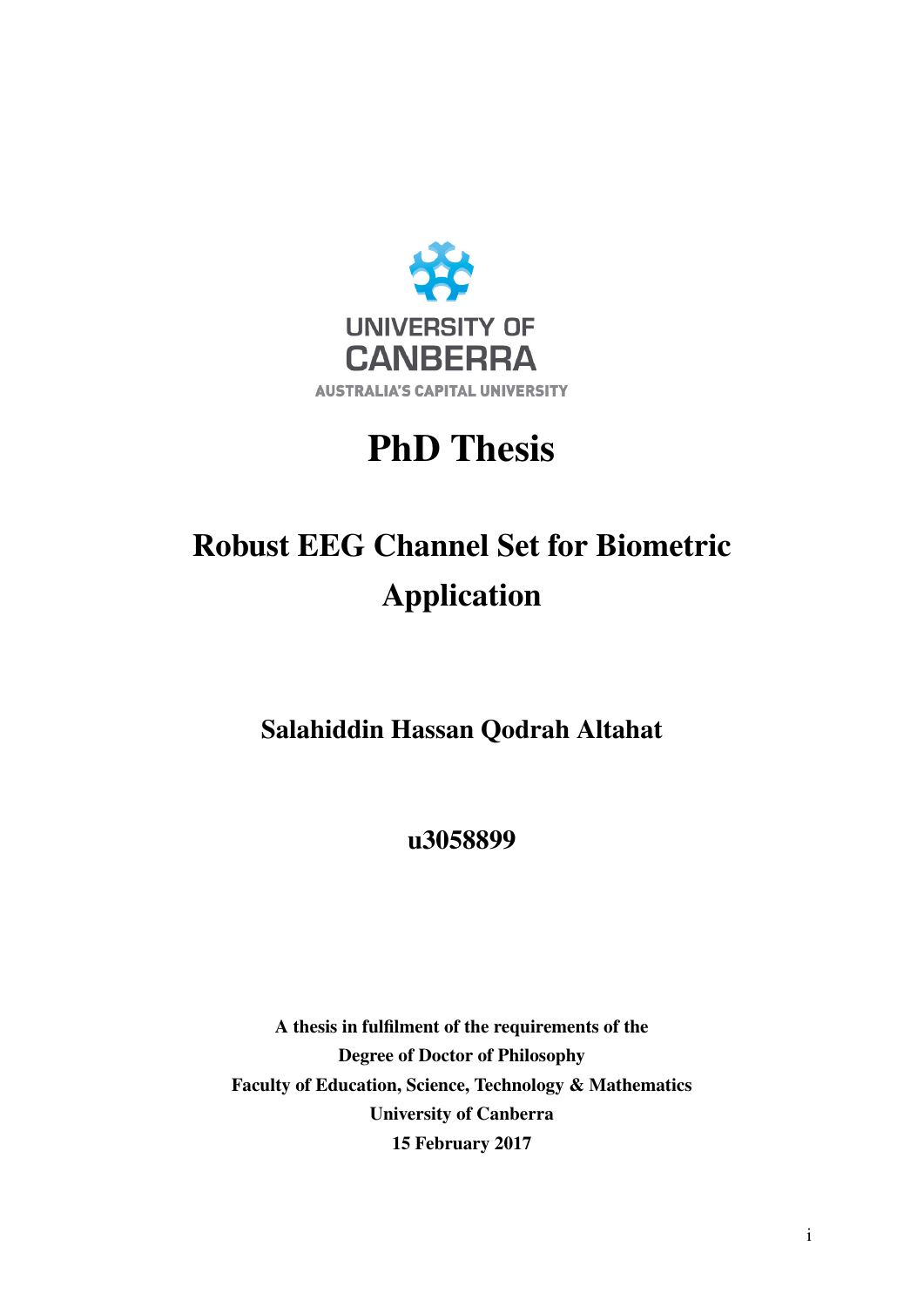## **Contents**

|              | <b>Contents</b>          | $\mathbf{V}$                                             |  |  |  |
|--------------|--------------------------|----------------------------------------------------------|--|--|--|
|              |                          | xi<br><b>List of Figures</b>                             |  |  |  |
|              |                          | <b>List of Tables</b><br>xiii                            |  |  |  |
|              |                          | <b>Terms and abbreviations</b><br>$\mathbf{X}\mathbf{V}$ |  |  |  |
|              |                          | Acknowledgement<br>xix                                   |  |  |  |
|              | <b>Dedication</b><br>xxi |                                                          |  |  |  |
|              | <b>Abstract</b>          | xxiii                                                    |  |  |  |
| $\mathbf{1}$ |                          | <b>Introduction</b><br>$\mathbf{1}$                      |  |  |  |
|              | 1.1                      | 3<br>Overview                                            |  |  |  |
|              | 1.2                      | $\overline{4}$                                           |  |  |  |
|              | 1.3                      | 9                                                        |  |  |  |
|              | 1.4                      | 10                                                       |  |  |  |
|              | 1.5                      | 13                                                       |  |  |  |
|              | 1.6                      | 18                                                       |  |  |  |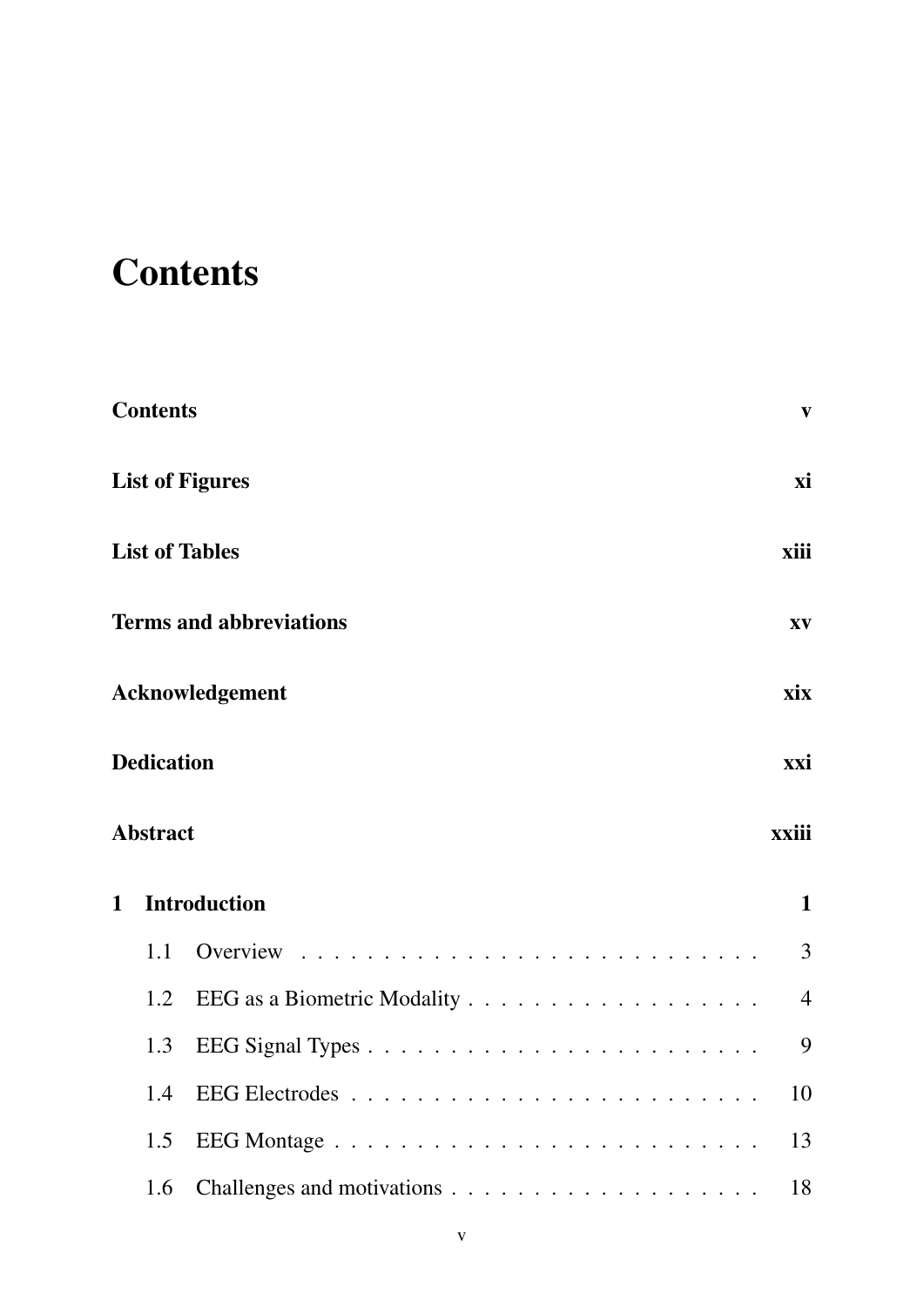#### 2 Preliminary Study 29

|                | 2.1 |                                                                            | 31 |
|----------------|-----|----------------------------------------------------------------------------|----|
|                | 2.2 |                                                                            | 31 |
|                | 2.3 |                                                                            | 32 |
|                | 2.4 |                                                                            | 33 |
|                | 2.5 |                                                                            | 34 |
|                |     | 2.5.1<br>Pre-processing $\ldots \ldots \ldots \ldots \ldots \ldots \ldots$ | 35 |
|                |     | 2.5.2                                                                      | 35 |
|                |     | 2.5.3                                                                      | 36 |
|                | 2.6 | Experimental Setup and Discussion                                          | 38 |
|                |     | 2.6.1                                                                      | 38 |
|                |     | 2.6.2                                                                      | 39 |
|                | 2.7 |                                                                            | 41 |
| $\overline{3}$ |     | <b>Literature Review and Research Plan</b>                                 | 43 |
|                |     |                                                                            |    |
|                | 3.1 |                                                                            | 45 |
|                | 3.2 |                                                                            | 47 |
|                | 3.3 |                                                                            | 48 |
|                | 3.4 |                                                                            | 48 |
|                | 3.5 | EEG Biometric In Different Mental Tasks                                    | 54 |
|                | 3.6 | EEG Montage and Reference Selection                                        | 57 |
|                | 3.7 |                                                                            | 59 |
|                | 3.8 |                                                                            | 60 |
|                |     |                                                                            |    |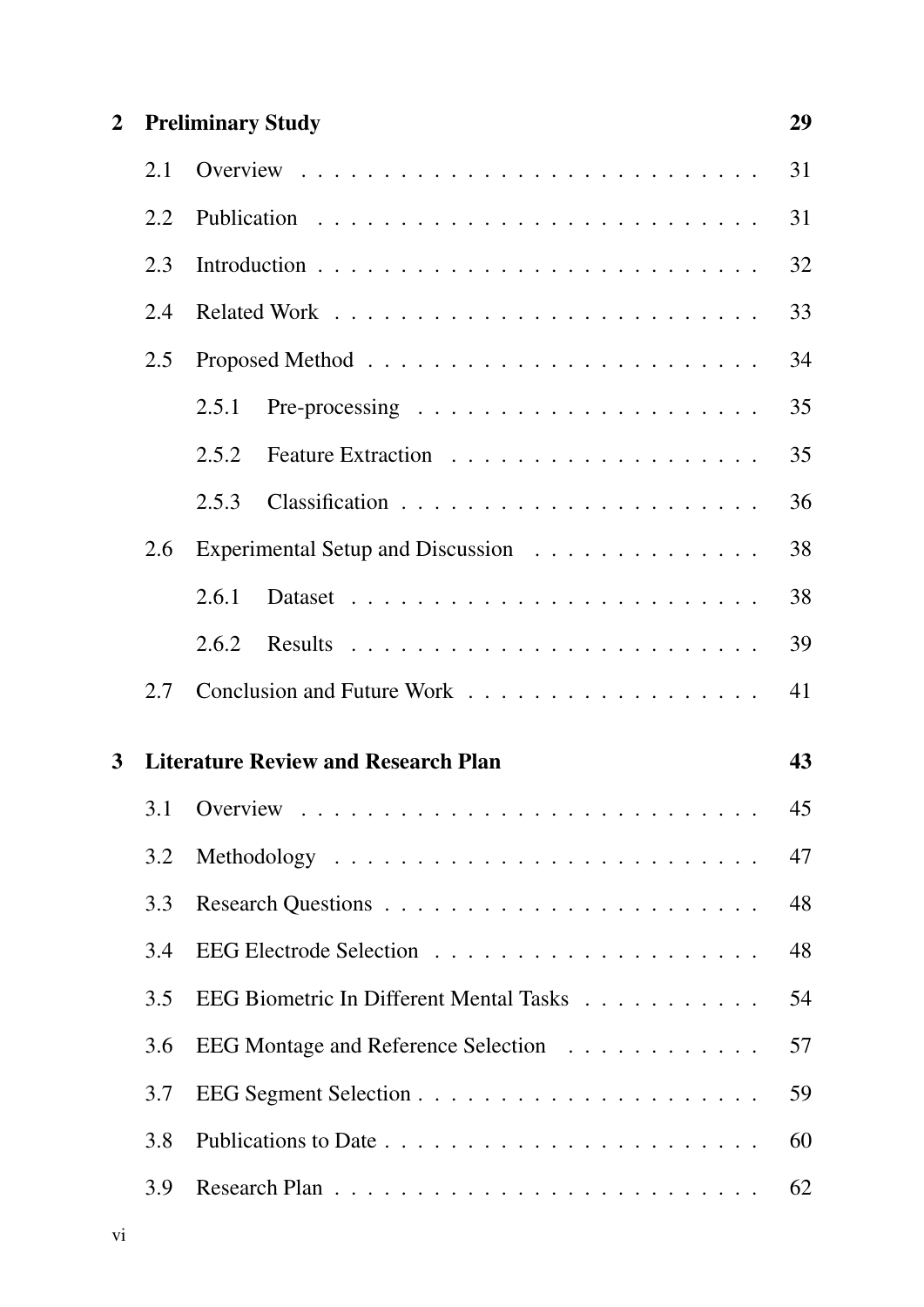|                  |     | 3.9.1                                                        | 62  |
|------------------|-----|--------------------------------------------------------------|-----|
|                  |     | 3.9.2<br>Montage Method Selection                            | 66  |
|                  |     | 3.9.3                                                        | 70  |
| $\boldsymbol{4}$ |     | <b>Robust EEG Channel Set for Biometric Application</b>      | 73  |
|                  | 4.1 |                                                              | 75  |
|                  | 4.2 |                                                              | 76  |
|                  | 4.3 |                                                              | 76  |
|                  | 4.4 |                                                              | 79  |
|                  | 4.5 |                                                              | 87  |
|                  |     | 4.5.1                                                        | 87  |
|                  |     | Preprocessing and Feature Extraction<br>4.5.2                | 87  |
|                  |     | Channel Selection Criteria<br>4.5.3                          | 89  |
|                  | 4.6 |                                                              | 92  |
|                  | 4.7 |                                                              | 96  |
|                  | 4.8 |                                                              | 101 |
| 5                |     | Reference Selection For Robust EEG Channel Set for Biometric |     |
|                  |     | <b>Application</b>                                           | 107 |
|                  | 5.1 |                                                              | 109 |
|                  | 5.2 |                                                              |     |
|                  | 5.3 |                                                              |     |
|                  | 5.4 |                                                              |     |
|                  | 5.5 |                                                              | 114 |
|                  |     | 5.5.1                                                        | 116 |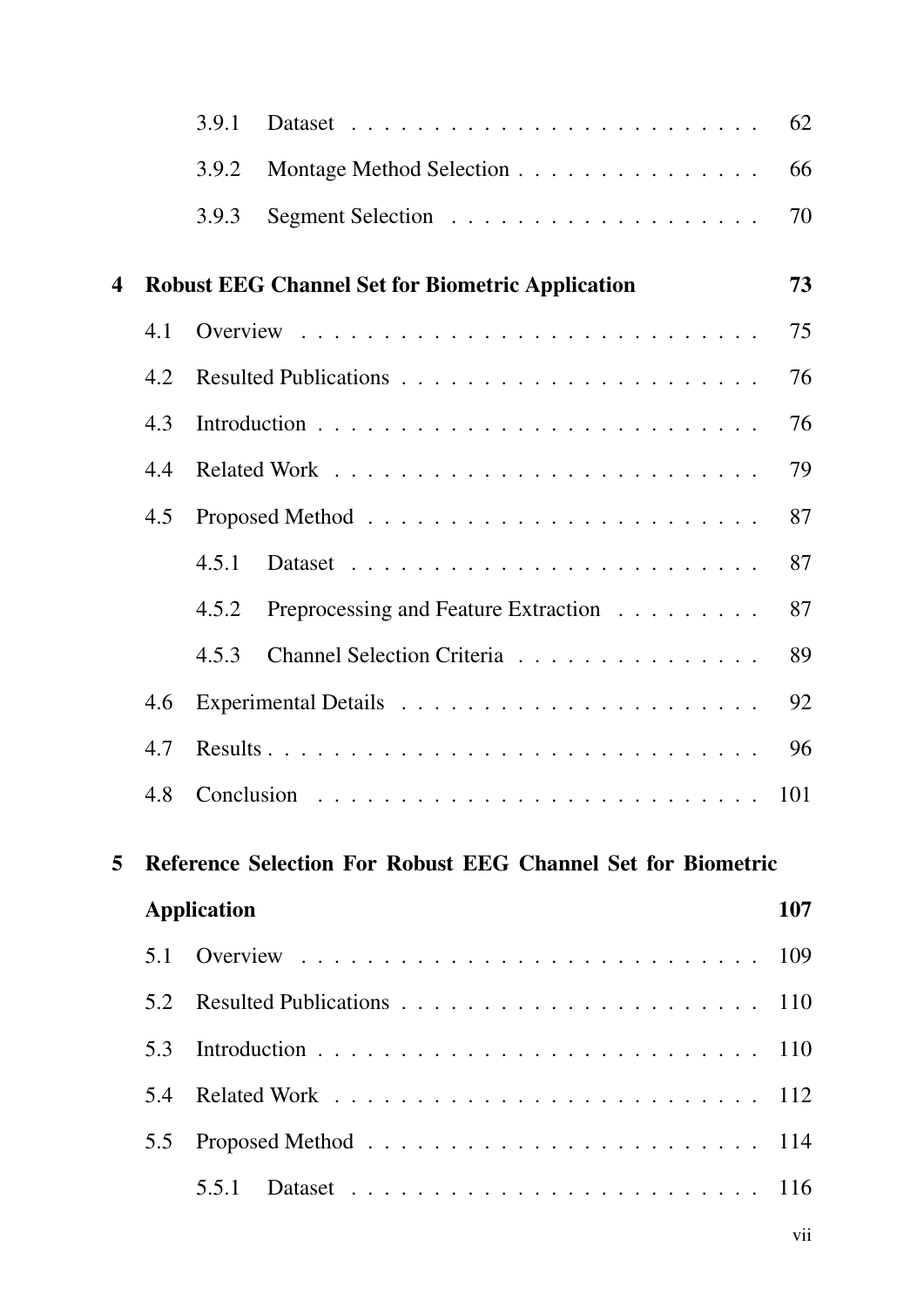|   |     | 5.5.2 | Preprocessing and Feature Extraction 117                      |     |
|---|-----|-------|---------------------------------------------------------------|-----|
|   |     | 5.5.3 | Channel Selection Criteria 119                                |     |
|   | 5.6 |       |                                                               |     |
|   |     | 5.6.1 | Authentication and Channel Selection 119                      |     |
|   |     | 5.6.2 | Reference and Montage Selection 121                           |     |
|   | 5.7 |       |                                                               |     |
|   | 5.8 |       | Conclusion and Future Work 127                                |     |
| 6 |     |       | Segment Length Selection For Robust EEG Channel Set for Bio-  |     |
|   |     |       | metric Application                                            | 129 |
|   | 6.1 |       |                                                               |     |
|   | 6.2 |       |                                                               | 131 |
|   | 6.3 |       |                                                               | 131 |
|   | 6.4 |       |                                                               | 133 |
|   | 6.5 |       |                                                               | 134 |
|   |     | 6.5.1 |                                                               |     |
|   |     | 6.5.2 | Robust Locally Weighted Regression and Smoothing              |     |
|   |     |       | Scatterplots (R-LOWESS) Method 137                            |     |
|   |     | 6.5.3 |                                                               | 137 |
|   |     | 6.5.4 |                                                               | 138 |
|   |     | 6.5.5 | Preprocessing and Feature Extraction                          | 138 |
|   | 6.6 |       |                                                               | 140 |
|   |     | 6.6.1 | Segment Selection $\ldots \ldots \ldots \ldots \ldots \ldots$ | 140 |
|   |     | 6.6.2 |                                                               |     |
|   |     |       |                                                               |     |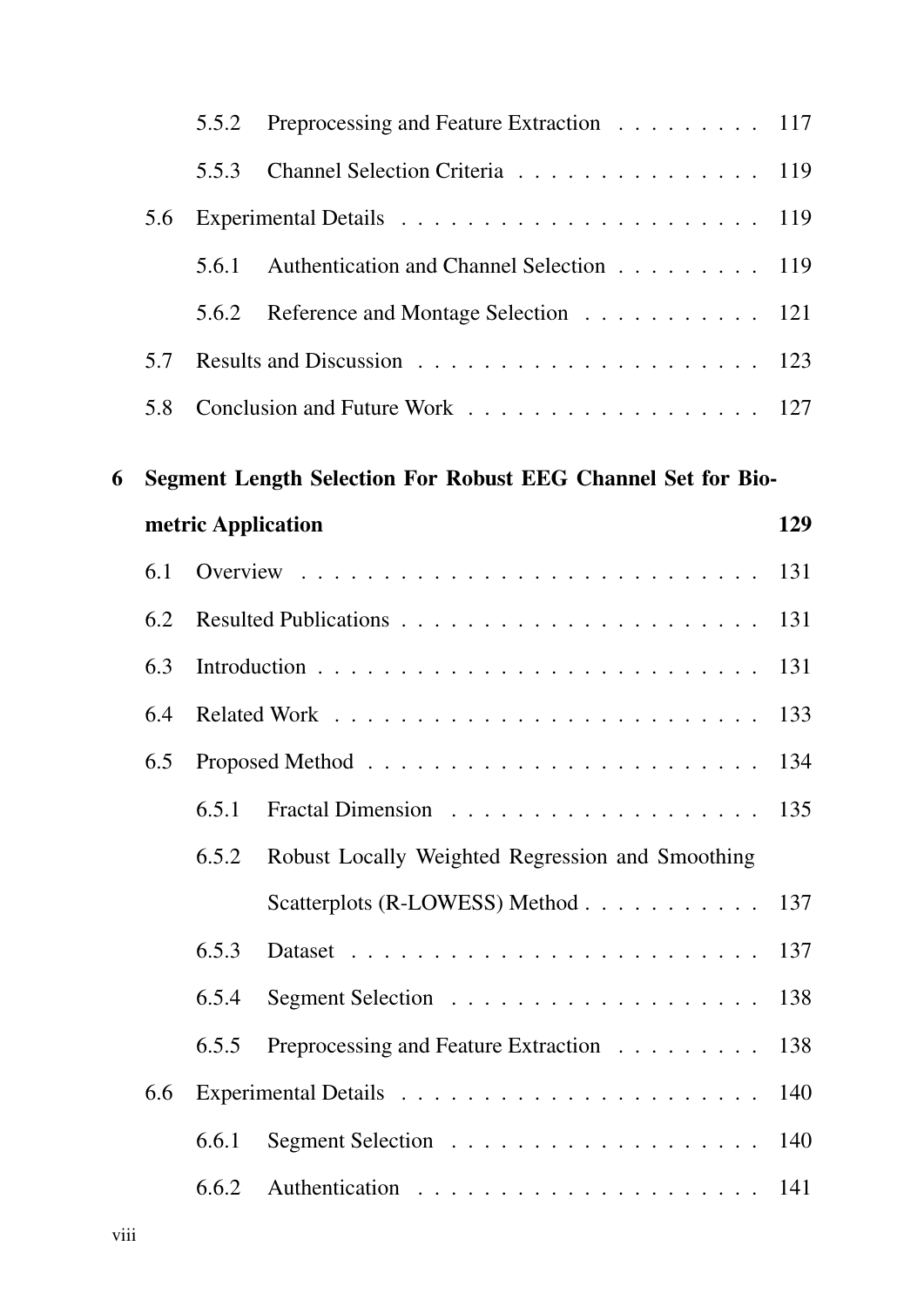|                            | 67               |                                    |     |
|----------------------------|------------------|------------------------------------|-----|
|                            | 6.8              | Conclusion and Future Work 145     |     |
|                            |                  | <b>Conclusions and Future Work</b> | 147 |
|                            | 7.1              |                                    |     |
|                            | 7.2 <sub>1</sub> |                                    |     |
|                            | 7.3              |                                    |     |
| <b>Bibliography</b><br>153 |                  |                                    |     |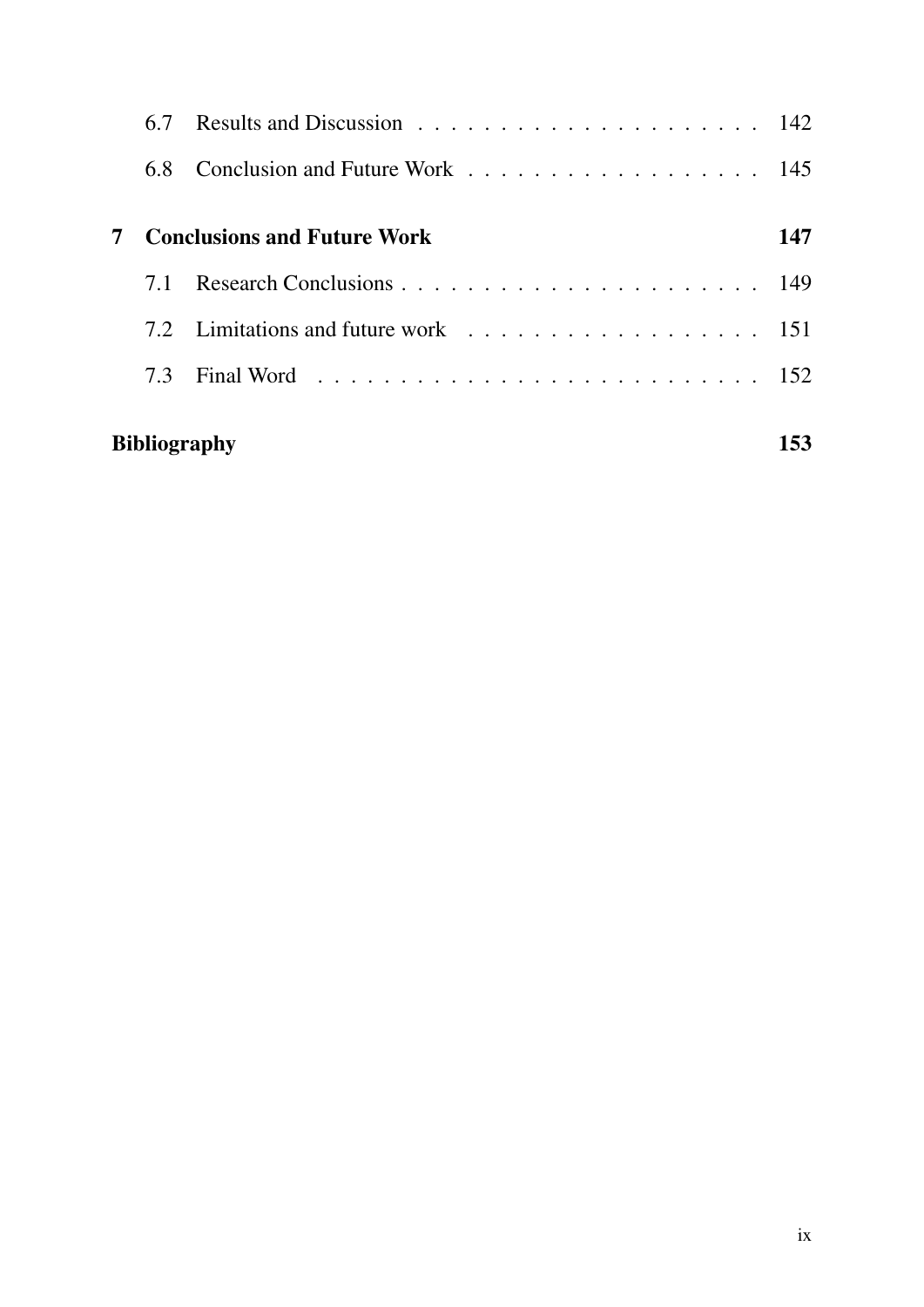# List of Figures

| 1.1 | 10-20 Electrode Placement System                                 | 11 |
|-----|------------------------------------------------------------------|----|
| 1.2 | 10-10 Electrode Placement System                                 | 12 |
| 1.3 |                                                                  | 16 |
| 1.4 |                                                                  | 17 |
| 1.5 |                                                                  | 17 |
| 2.1 |                                                                  | 35 |
| 2.2 |                                                                  | 36 |
| 2.3 | Mean square error for 45 subjects during the training $\dots$ .  | 40 |
| 2.4 | Gradient for 45 subjects during the training                     | 40 |
| 2.5 | Mean square error for 122 subjects during the training $\dots$ . | 41 |
| 2.6 | Gradient for 122 subjects during the training                    | 41 |
| 2.7 | Mean square error for 122 subjects during the training with en-  |    |
|     |                                                                  | 42 |
| 2.8 | Gradient for 122 subjects during the training with enhanced      |    |
|     |                                                                  | 42 |
| 3.1 | Result in [Palaniappan and Mandic, 2007]                         | 50 |
| 4.1 | 8 channels suggested by [Marcel and Millan, 2007]                | 82 |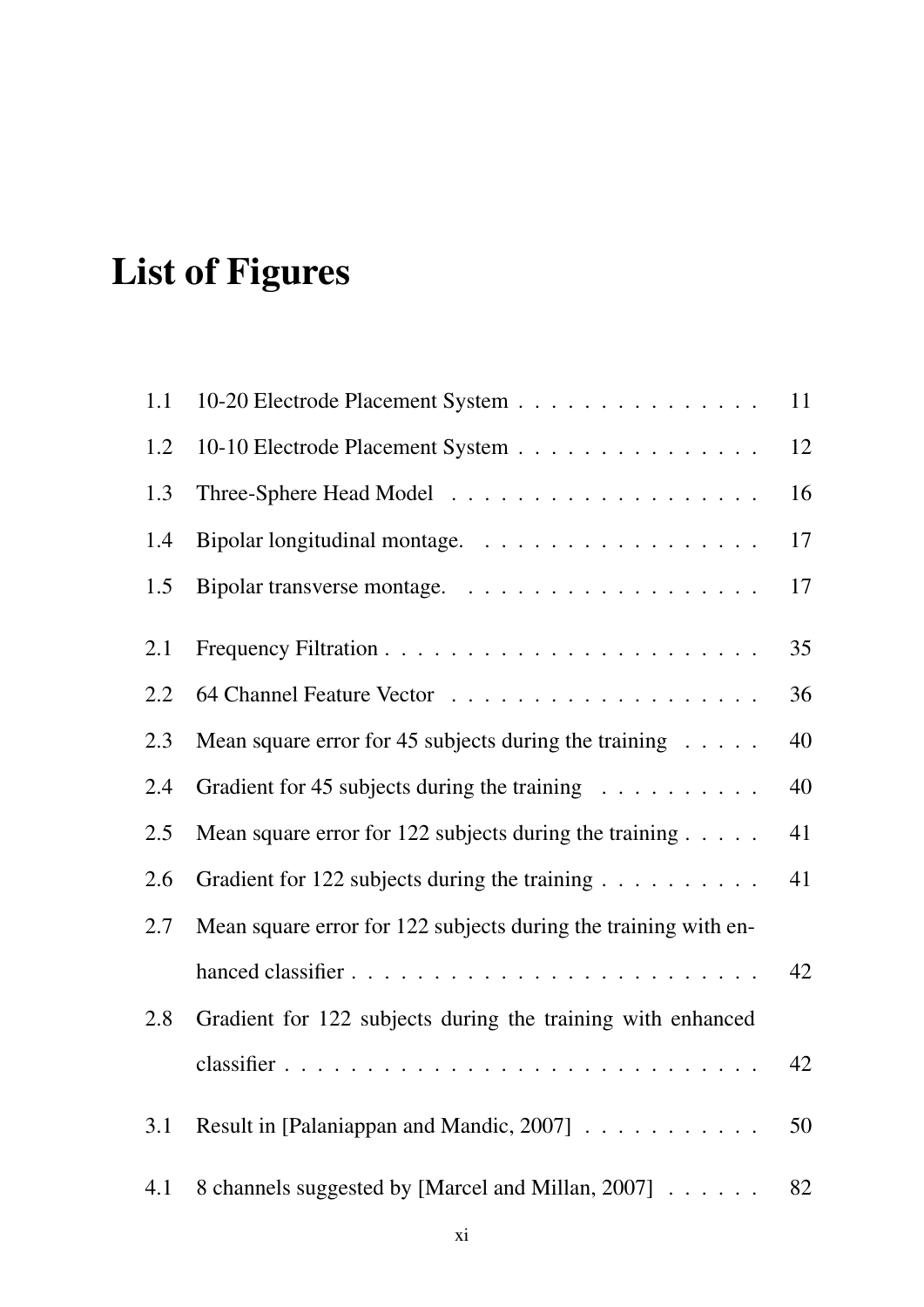| 4.2 | 23 channels suggested by [Ravi and Palaniappan, 2007]   | 82  |
|-----|---------------------------------------------------------|-----|
| 4.3 |                                                         | 82  |
| 4.4 |                                                         | 90  |
| 4.5 |                                                         | 100 |
| 4.6 | DET curve using [Marcel and Millan, 2007] method        | 101 |
| 4.7 | DET curve using [Ravi and Palaniappan, 2007] method     | 102 |
| 4.8 | DET curve for different frequencies.                    | 103 |
| 4.9 | DET curve for different $T_e$ values.                   | 104 |
|     | 4.10 DET curve for single task only                     | 105 |
|     | 4.11 Person specific channels DET curve.                | 106 |
| 5.1 | Electrode location for the used EEG dataset             | 117 |
| 5.2 |                                                         | 117 |
| 5.3 |                                                         | 117 |
| 5.4 | DET curve using total channel set                       | 125 |
| 5.5 | DET curve using robust channel subset                   | 126 |
| 6.1 | Sample of the FD change with respect to segment length  | 141 |
| 6.2 | Smoothed FD change with respect to segment length 142   |     |
| 6.3 | DET curves considering different optimum segment length | 144 |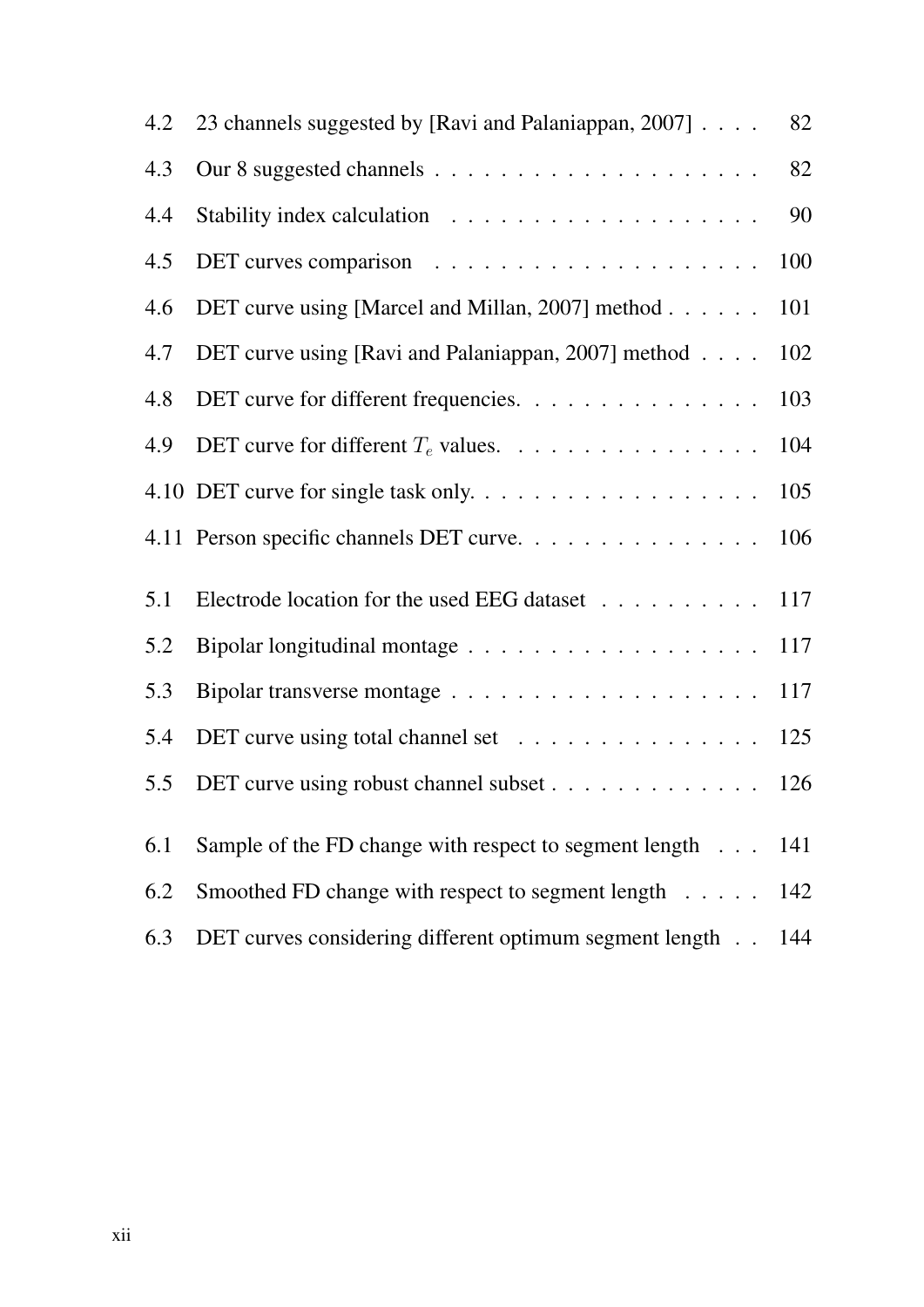## List of Tables

| 1.2 EEG Electrode Naming Convention 11                    |  |
|-----------------------------------------------------------|--|
| 4.1 Stability Result for 64 EEG Channels 96               |  |
| 5.1 HTER and robust channels for used montage methods 124 |  |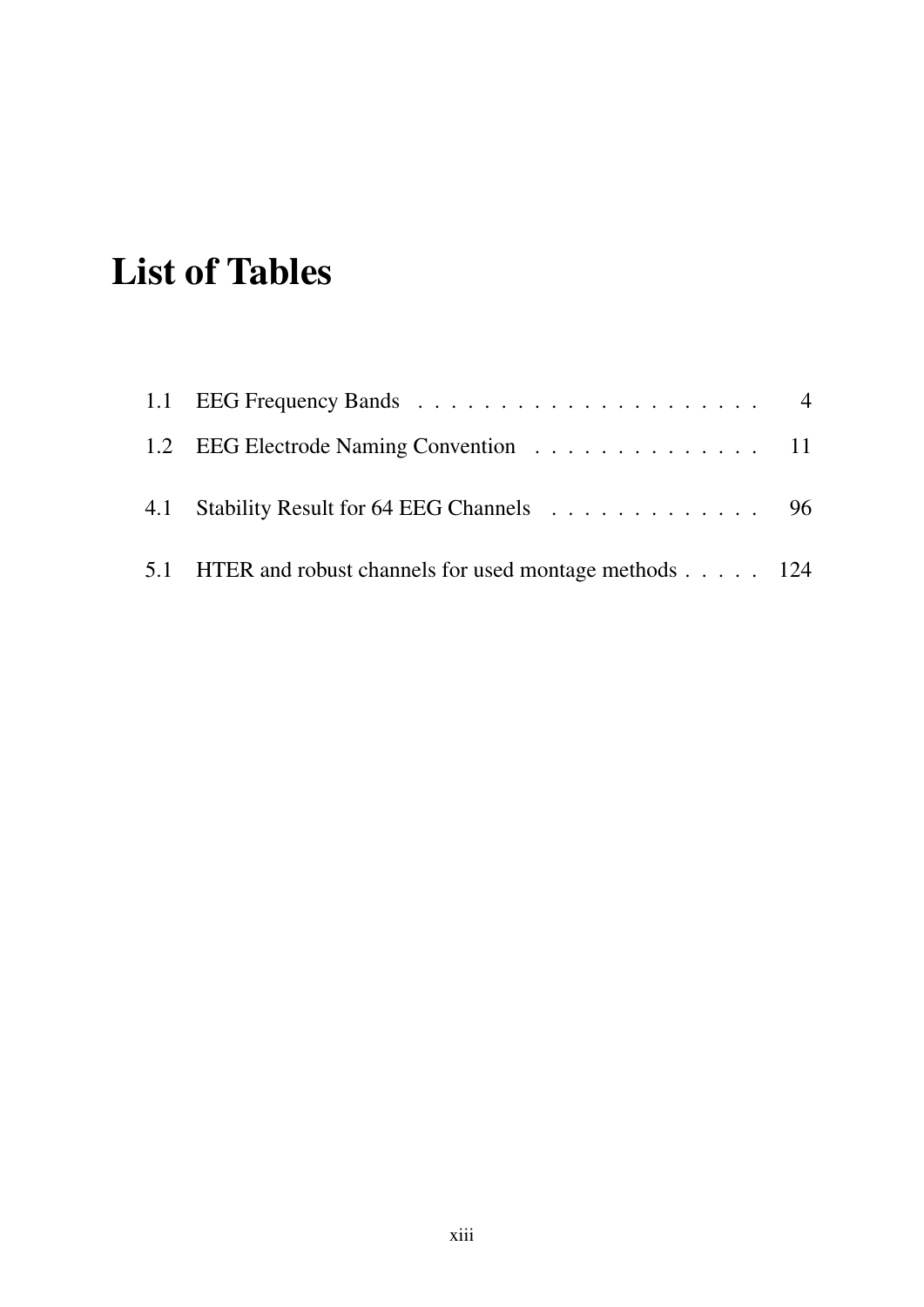## Terms and abbreviations

| $DB_x$        | <b>Between Person Distance.</b>             |
|---------------|---------------------------------------------|
| $DW_x$        | Within Person Distance.                     |
| $S_x$         | Stability Index.                            |
| $T_e$         | Enhancement Threshold.                      |
| AI            | Artificial Intelligence.                    |
| <b>AR</b>     | Autoregression.                             |
| <b>ARMA</b>   | Autoregressive Moving Average.              |
| <b>BCI</b>    | Brain Computer Interface.                   |
| <b>BPFFNN</b> | Backpropagation Feedforward Neural Network. |
| <b>CAR</b>    | Common Average Reference.                   |
| <b>CSD</b>    | <b>Current Source Density.</b>              |
| <b>DBI</b>    | Davies Bouldin index.                       |
| <b>DET</b>    | Detection Error Tradeoff.                   |
| <b>ECG</b>    | Electrocardiogram.                          |
| <b>EEG</b>    | Electroencephalogram.                       |
| EM            | <b>Expectation Maximization.</b>            |
| <b>EOG</b>    | Electrooculography.                         |
| <b>EST</b>    | Equivalent Source Technique.                |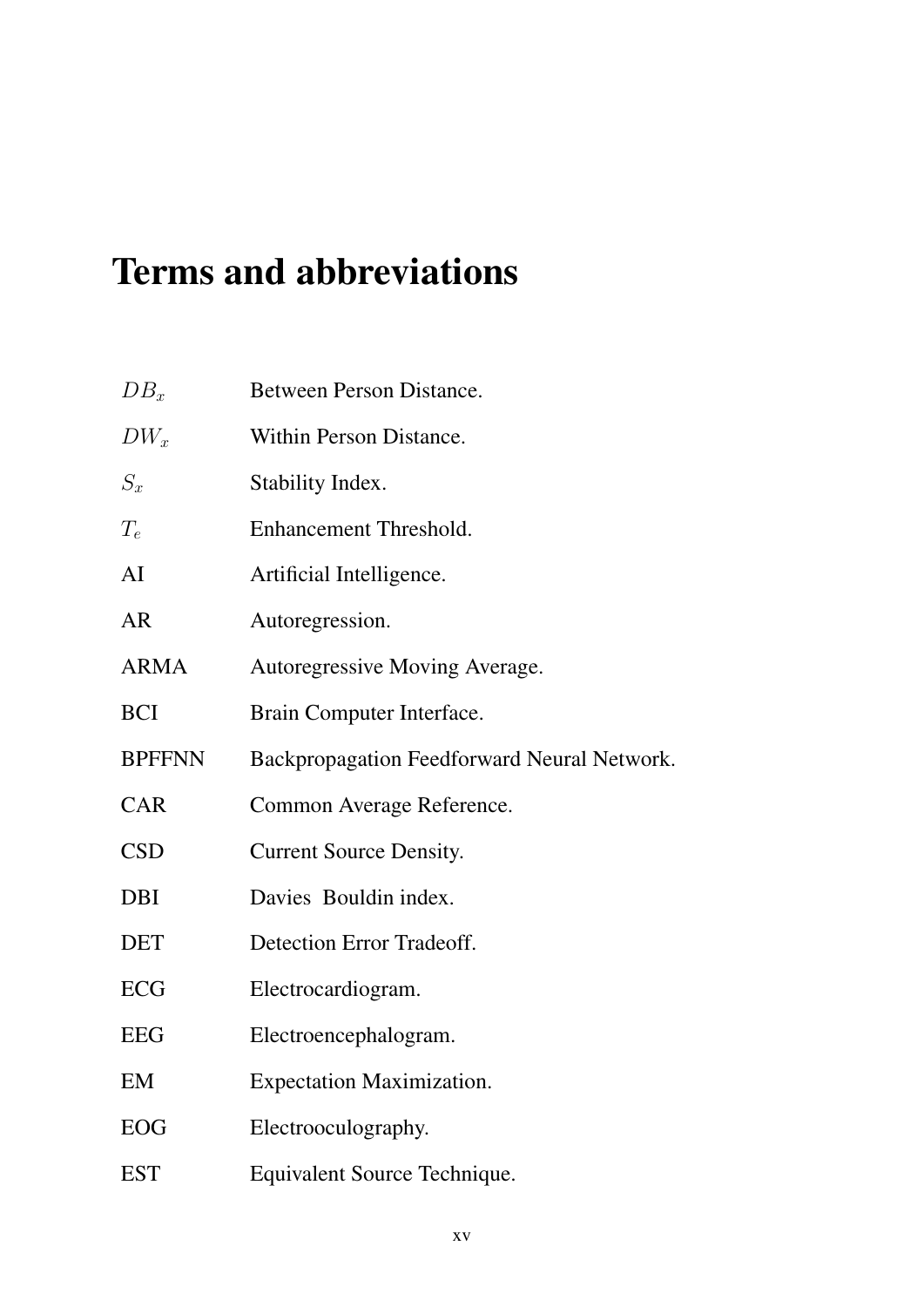| <b>FAR</b>  | False Acceptance Rate.                                         |
|-------------|----------------------------------------------------------------|
| <b>FD</b>   | Fractal Dimension.                                             |
| <b>FDR</b>  | Fisher Discriminant Ratio.                                     |
| <b>FFT</b>  | <b>Fast Fourier Transform.</b>                                 |
| fMRI        | Functional Magnetic Resonance Imaging.                         |
| <b>FRR</b>  | False Rejection Rate.                                          |
| <b>GA</b>   | Genetics Algorithm.                                            |
| <b>GMM</b>  | Gaussian Mixture Model.                                        |
| <b>HTER</b> | Half Total Error Rate.                                         |
| <b>ICA</b>  | Independent Component Analysis.                                |
| <b>KNN</b>  | K-Nearest Neighbour.                                           |
| <b>LDA</b>  | Linear Discriminant Analysis.                                  |
| LF          | Lead Field matrix.                                             |
| <b>LVQ</b>  | Learning Vector Quantization.                                  |
| <b>MAP</b>  | Maximum A Posteriori.                                          |
| ML          | Maximum Likelihood.                                            |
| <b>MSE</b>  | Mean Square Error.                                             |
| <b>NN</b>   | Neural Network.                                                |
| <b>PCA</b>  | Principal Component Analysis.                                  |
| <b>PDF</b>  | Probability Density Function.                                  |
| <b>PLV</b>  | Phase Locking Value.                                           |
| <b>PSD</b>  | Power Spectral Density.                                        |
| R-LOWESS    | Robust Locally Weighted Regression and Smoothing Scatterplots. |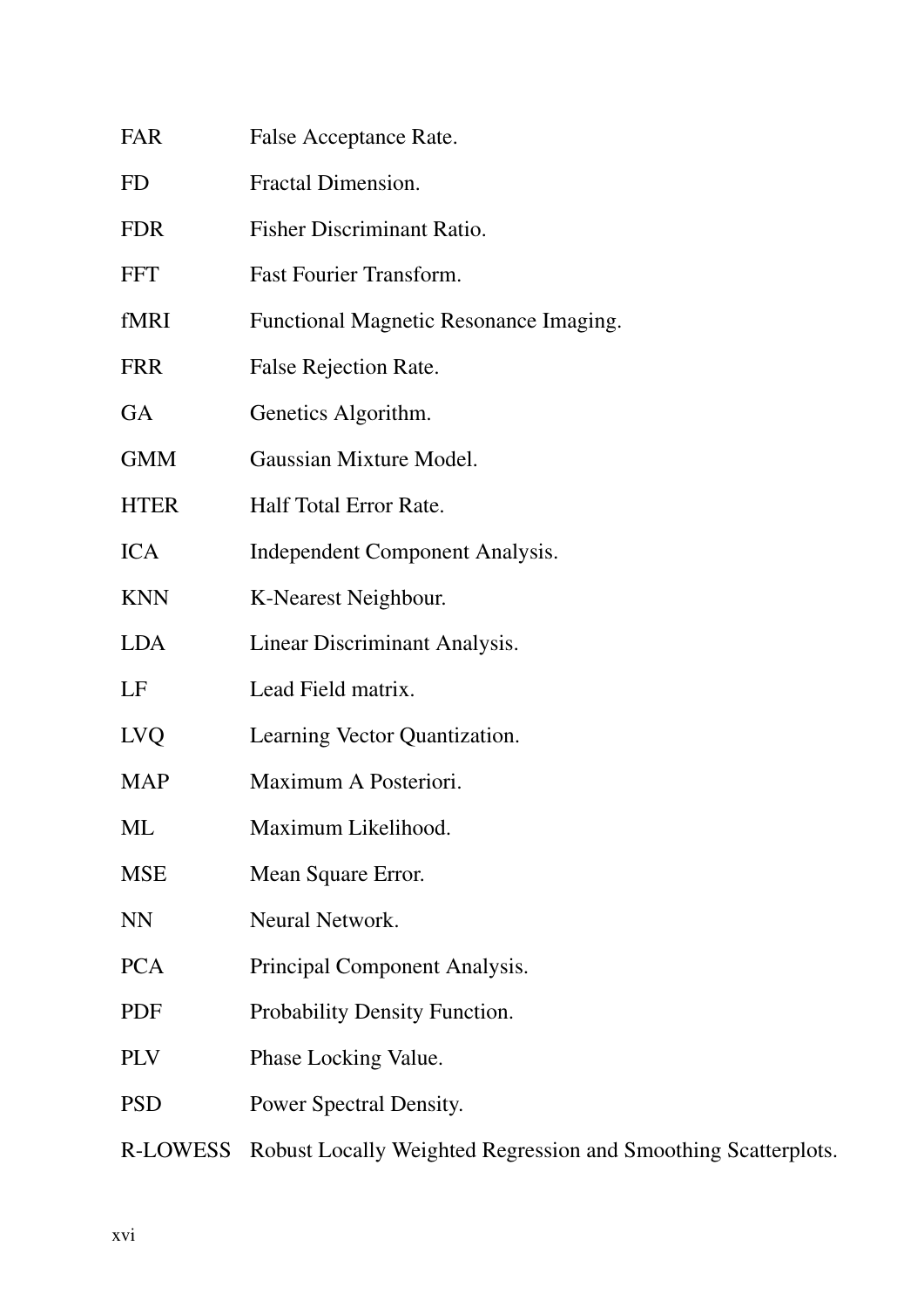| <b>REST</b>    | Reference Electrode Standardization Technique. |
|----------------|------------------------------------------------|
| <b>RMS</b>     | Root Mean Squared.                             |
| <b>SFS</b>     | Sequential Forward Selection.                  |
| <b>SL</b>      | Surface Laplacian.                             |
| <b>SMA</b>     | Supplementary Motor Area.                      |
| <b>SNR</b>     | Signal-To-Noise Ratio.                         |
| SS             | Spherical Splines.                             |
| <b>SVD</b>     | Singular Value Decomposition.                  |
| <b>SVM</b>     | Support Vector Machine.                        |
| <b>SVM-RFE</b> | <b>SVM Recursive Feature Elimination.</b>      |
| <b>TDPS</b>    | Time Domain Power Spectrum.                    |
| <b>UBM</b>     | Universal Background Model.                    |
| <b>VEP</b>     | <b>Visually Evoked Potentials.</b>             |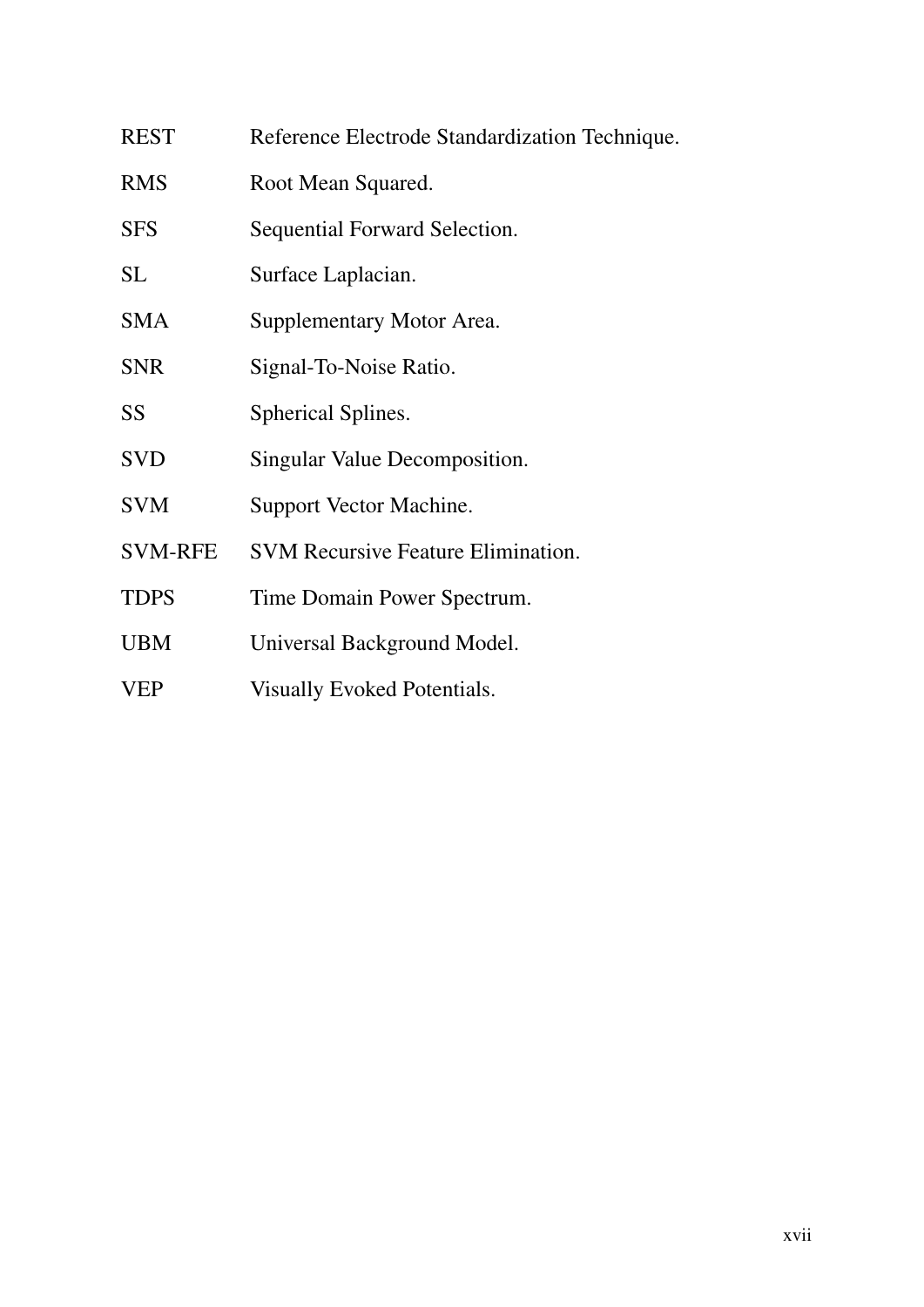### Acknowledgement

It is really hard to mention all people that helped me in this PhD journey. But there are few people whom without, this PhD would never see the light of day. First I would like to express my deepest appreciation to the chairperson of my supervisory panel Dr. Girija Chetty for giving me the support when I was in a desperate need for it, and believed in my abilities and guiding me through this PhD, I am really grateful. Also I would like to thank my supervisory panel members: Dr. Dat Tran and Dr. Wanli Ma for their help and feedback. Also I would like to thank Prof Michael Wagner and Prof. Elisa Martinez Marroquin for their useful comments. Also special thanks for Prof Roland Goecke and all the Human Centered Computing (HCC) lab members (HDR students and staff) for their feedback through the HCC weekly meetings, and for enriching our research environment. Also I would like to thank Prof. Dharmendra Sharma and Dr. Kumudu Munasinghe for their help and support. I would also like to acknowledge the help and support from all the staff of the faculty of Education, Science, Technology and Mathematics for making this faculty a better place for research, and I am really proud of being part of this big family. Finally, I owe a debt of gratitude to my family and especially to my wife Lubna, who was the best friend and the best companion throughout this long and arduous journey.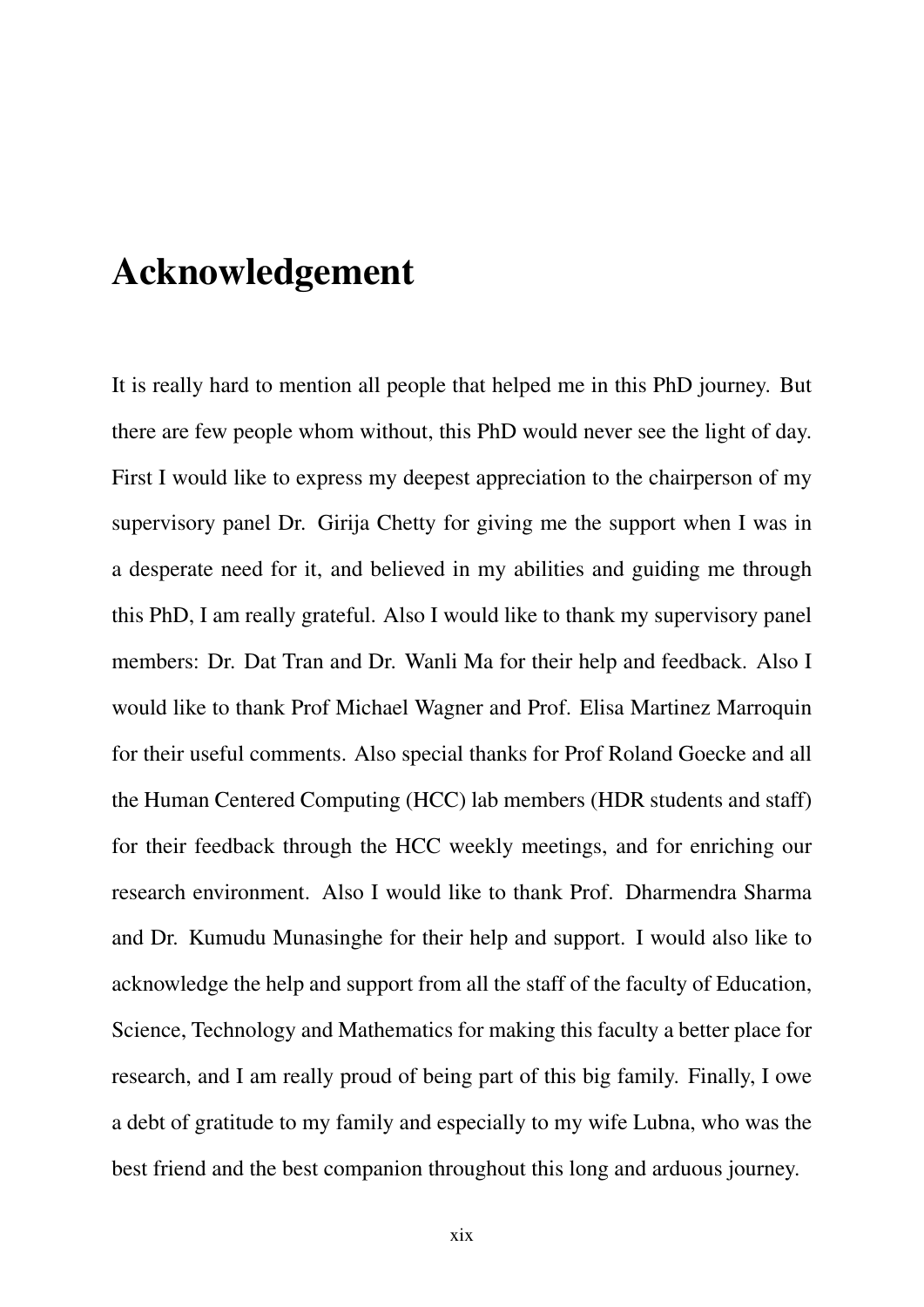*This work is dedicated to my family who shared with me the woeful and joyful moments, and inspired me with courage, patience and fortitude to fulfil this PhD. To my wife Lubna, my daughters Shahd and Juman and to my son Kareem I dedicate this work.*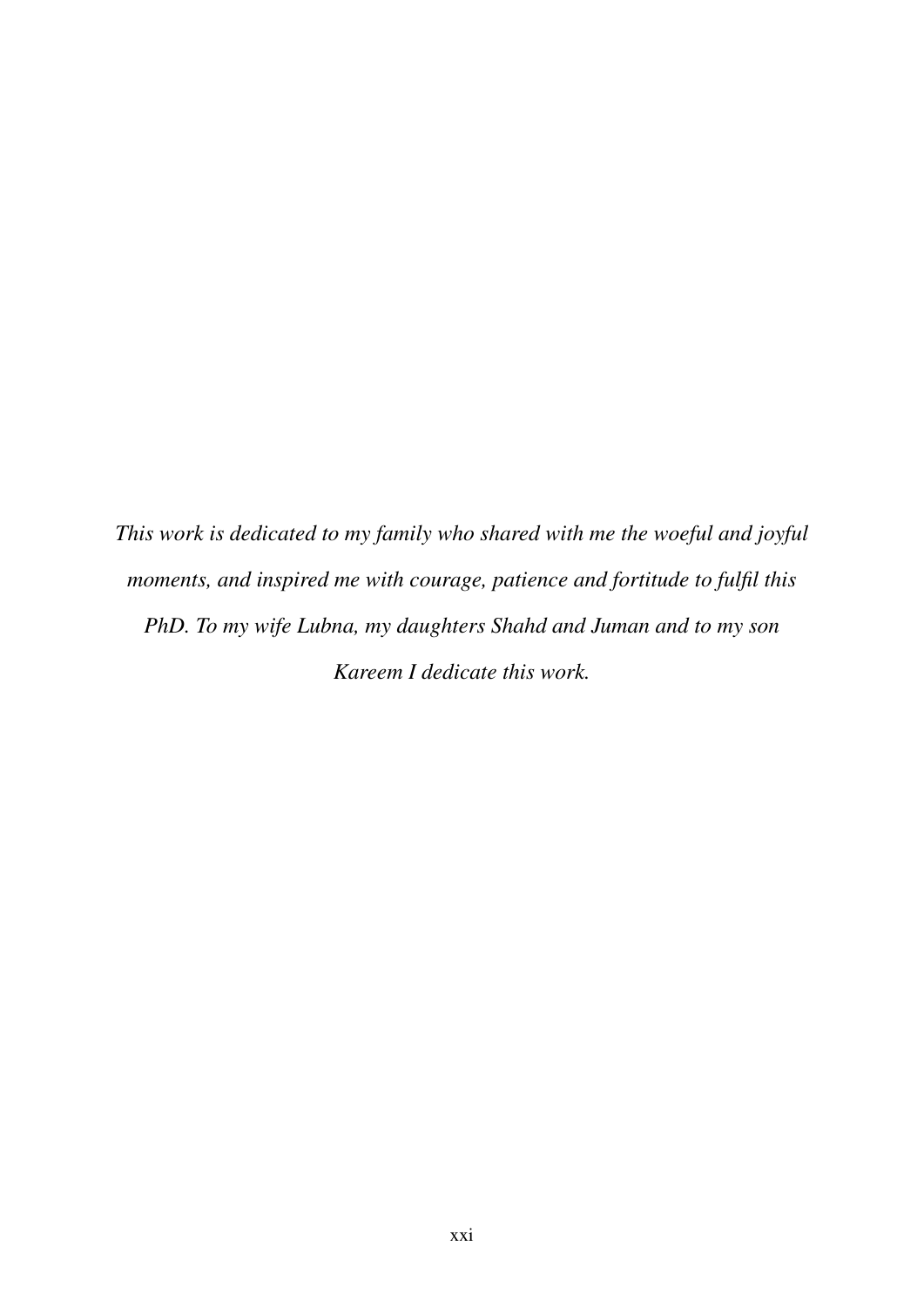### Abstract

As a biometric modality for person recognition, electroencephalogram (EEG) has many benefits compared to other biometric modalities. However, studies show that EEG signals are highly affected by the mental task the participant is engaging at the time of EEG recording, as well as being quite sensitive to the applied montage method and the choice of reference point, and also being quite sensitive to the selected segment length. The main goal of this research is to find EEG robust channel set that are least affected by the change of mental task and can be used in biometric applications. Also, since there is so far no consensus on the used montage method or reference point for the EEG recording, so the effect of the EEG montage method or reference point on the selected robust channel set and its recognition performance was analysed. Finally, the effect of the EEG signal segment length on the selected robust channel set and the resulting performance was also analysed. The contribution of this research was to develop a method to analyze stability of the EEG channels and select the robust channel set which will be used in biometric application regardless of the user mental task, also to suggest the best montage method and segment length to be used with this robust channel set. The final outcomes was to propose an optimal EEG channel set, montage method or reference point, and